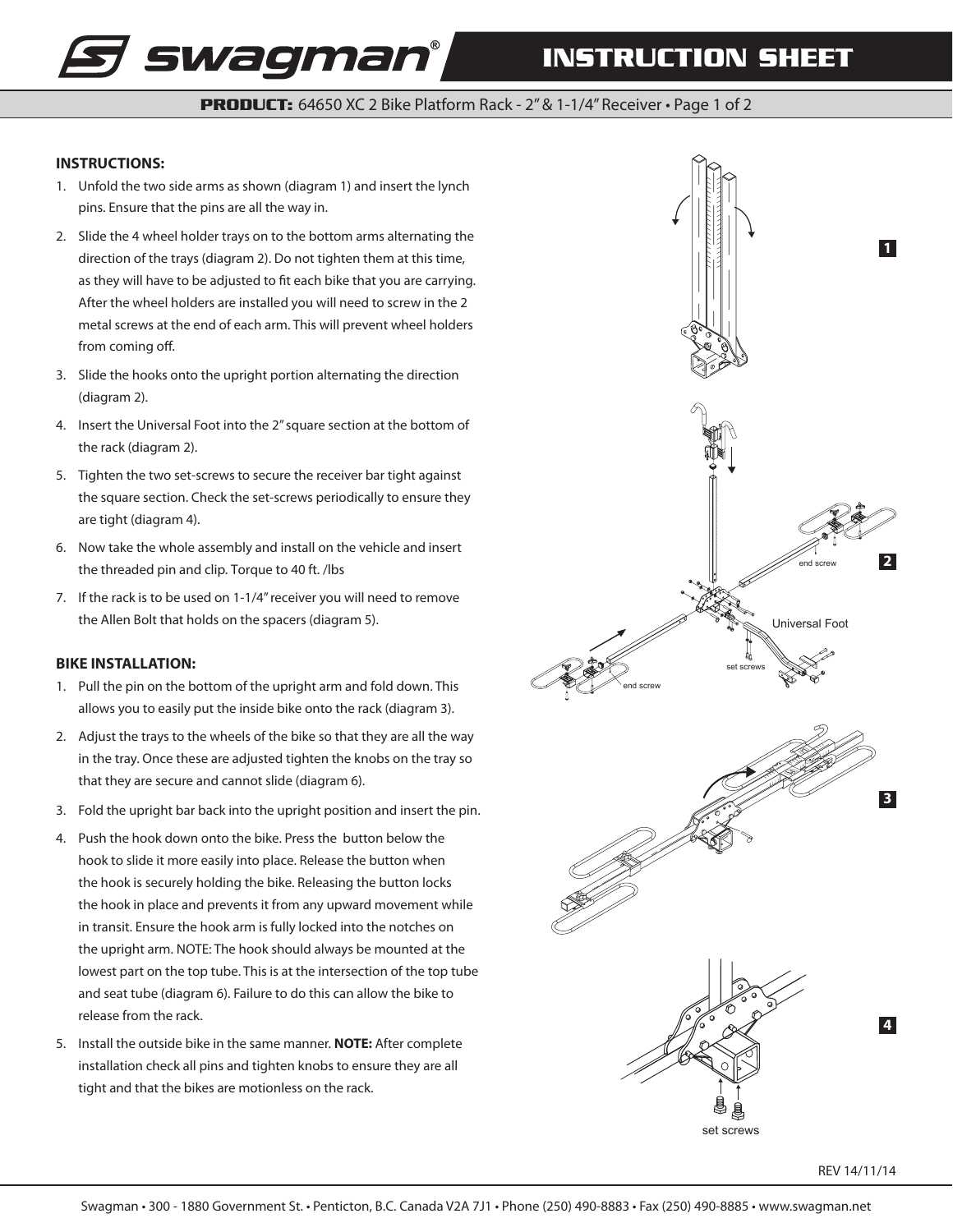## **INSTRUCTION SHEET**

**PRODUCT:** 64650 XC 2 Bike Platform Rack - 2" & 1-1/4" Receiver • Page 2 of 2

### **WARNING**

**Due to the increase in thinner/lighter "carbon frame bikes" this rack may be inappropriate because the hook clamps the frame. Please check with your bike manufacturer for specific details. We developed the** *Semi 2.0* **and** *Semi 4.0* **for these types of Carbon frame bikes. They feature ZERO frame contact. The hook arm grabs the wheels and not the frame.**



This bicycle rack has been designed to carry 1 or 2 bikes.

*s swagman* 

- This rack is designed for typical use and applications (on paved or smooth gravel roads). Do no use this rack on a vehicle that will be driven on rough roads or where the rack (and bikes) will be subject to significant or constant jarring and/or shock, or any vehicle with very stiff springs that will transfer the load shock directly to the rack and bikes.
- Proper fitting and installation of this carrier to your specific vehicle is critical, and is not the manufacturer's responsibility.
- Improper use of this product may result in damage to your rack, your vehicle, your bicycles, or even other vehicles driving behind you (as a result of colliding with or trying to avoid fallen bicycles and/or the rack.
- The purchaser should be aware that the load created by a rack and bicycles can exceed the maximum rating on the hitch or bumper.
- Swagman Racks are powder coated to help prevent rust. When leaving them outside for extended periods of time the finish will lose its luster. It is recommended that when not in use it is stored indoors.
- Take care to add padding on any area of the bikes that touches another bike or any part of the vehicle. Damage can and will happen (to your bikes and/or to the vehicle) if care is not taken during the loading and transporting of your bikes, and padding used where necessary.
- Bicycle tires should be kept at least 6" away from the exhaust pipes of the vehicle. The high temperature exhaust exiting from the exhaust pipes is hot enough to melt or damage tires. Keep all bike tires totally away from the direct exhaust flow.
- Bikes fitted with large accessories (such as a child carrying seat) will greatly increase the wind resistance and therefore the pressure on the rack and all vehicle mounting points. Reducing vehicle speed will reduce the chance of any problems occurring because of this situation.
- After reading this manual, should you have any additional questions regarding the compatibility, fitting, and/or use of this rack, please call your nearest Swagman authorized retail dealer or Swagman Customer Service.

### **A** Mounting the bike rack on a Trailer or 5th Wheel:

1. Purchaser is advised that the load created by rack and bicycles will exceed the strength of trailer or 5th wheel bumper, mounting location or the bike rack. The rack is not under warranty if mounted in this location.





REV 14/11/14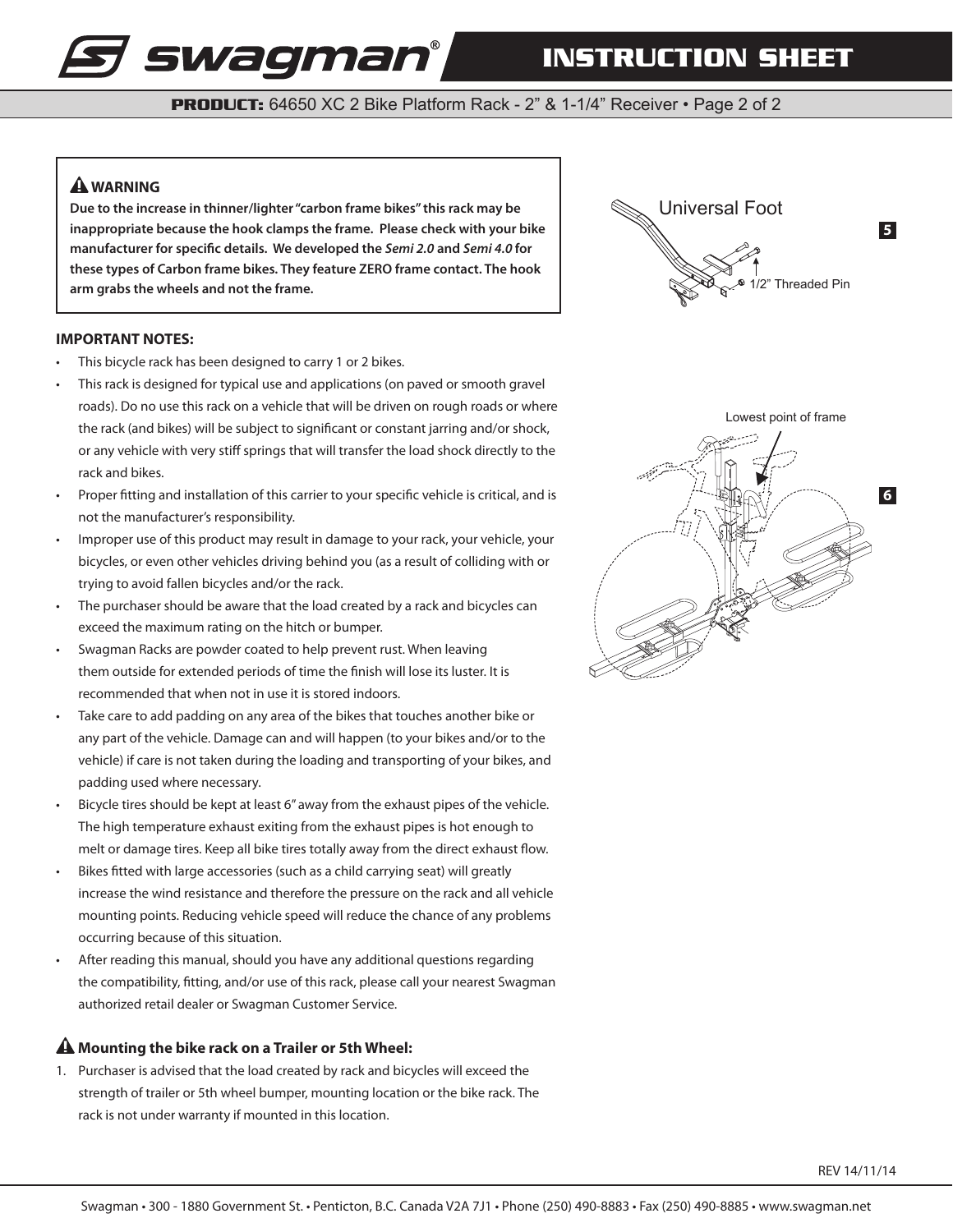# **MODE D'ASSEMBLAGE**

**PRODUIT** : 64650 Porte-Vélos XC pour 2 Bicyclettes - Attache de 2 po et de 1-1/4 po • Page 1 de 2

### **INSTRUCTIONS :**

1. Dépliez les deux tubes latéraux (diagramme 1) et insérez les clavettes. Assurez-vous qu'elles sont bien enfoncées.

*s swagman*°

- 2. Glissez les plateaux de roue sur les tubes latéraux en plaçant un plateau de chaque côté du tube (diagramme 2). Ne serrez pas les molettes, car vous devrez ajuster les plateaux de roue en fonction des bicyclettes à transporter.
- 3. Glissez les crochets sur le tube vertical en plaçant un crochet de chaque côté du tube (diagramme 2).
- 4. Insérez le tube carré dans la section de 2 pouces au centre du portevélos. Puis, insérez le la tige et la goupille de 1/2 po (diagramme 2).
- 5. Vissez les vis d'arrêt pour fixer solidement le tube carré dans la section carrée. Vérifiez régulièrement les vis afin qu'elles soient fermement vissées.
- 6. Installez maintenant le porte-vélos sur le véhicule et insérez la tige et la goupille de 5/8 po. Torque to 40 ft. /lbs
- 7. Si vous utilisez le porte-vélos sur une attache de 1-1/4 po, vous devez enlever le boulon Allen qui retient les espaceurs (diagramme 5).

### **INSTALLATION DE LA BICYCLETTE:**

- 1. Retirez la clavette au bas du tube vertical et abaissez le tube pour faciliter le chargement de la bicyclette du côté intérieur (diagramme 3).
- 2. Ajustez les plateaux de sorte que les roues de la bicyclette soient bien engagées. Serrez la molette afin que le plateau soit fixé solidement et ne glisse pas.
- 3. Relevez le tube vertical et insérez la clavette.
- 4. Descendez le crochet pour l'appuyer sur le cadre du vélo. Appuyez sur le bouton , situé sous le crochet, afin d'en faciliter le glissement. Relâchez le bouton une fois que le crochet est bien enclenché sur le cadre. Cette étape permet de barrer le crochet et de prévenir tout mouvement vertical lorsque le véhicule se déplace. REMARQUE : Le crochet doit toujours être fixé sur la partie la plus basse du tube horizontal. Cet endroit se situe à l'intersection des axes du tube horizontal et du tube de selle (diagramme 6). Le non-respect de cette mesure peut faire en sorte que le vélo se désengage du porte-vélos.
- 5. Répétez les étapes ci-dessus pour installer l'autre bicyclette du côté extérieur. REMARQUE : Une fois que l'installation est terminée, vérifiez l'insertion des goupilles, vissez les molettes afin qu'elles soient bien serrées et assurez-vous que les bicyclettes sont immobiles.

### **INSTRUCTIONS IMPORTANTES:**

- Le porte-vélos est conçu pour transporter de 1 à 2 bicyclettes.
- Le porte-vélos est conçu pour un usage régulier sur des routes revêtues ou des routes en gravier en bon état. Vous ne devez pas utiliser le porte-vélo sur un véhicule qui sera conduit sur un chemin cahoteux ou en mauvais état risquant de soumettre le porte-vélos et les vélos à des mouvements brusques ou des chocs répétés. Il est également déconseillé d'installer le porte-vélos sur tout véhicule dont la suspension est très rigide, car les chocs seront transmis directement au porte-vélos et aux bicyclettes.